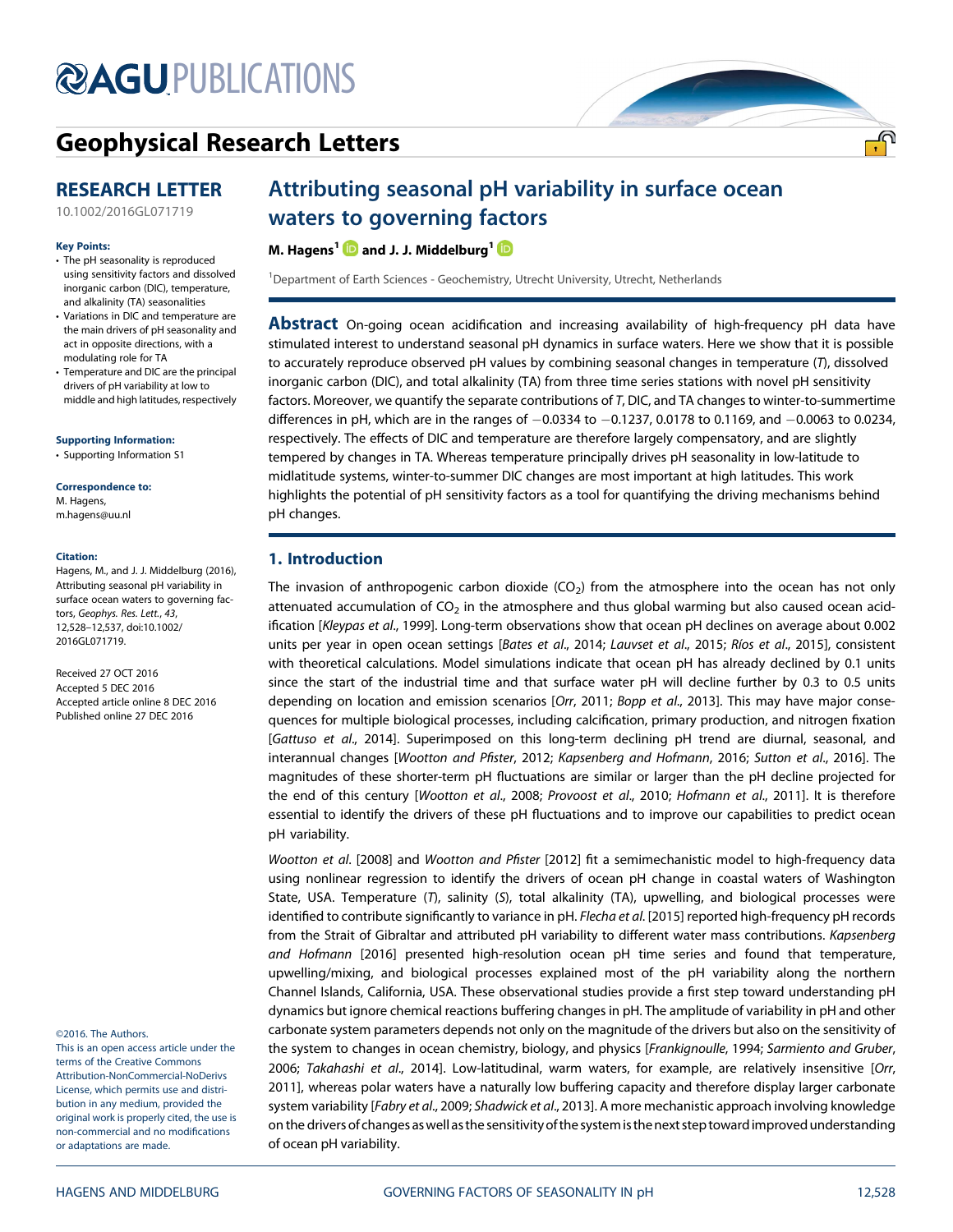Several studies have quantified the drivers of seasonal and/or interannual variability in mixed layer dissolved inorganic carbon (DIC) using a diagnostic box model based on time series data [Gruber et al., 1998, 2002; Keeling et al., 2004; Shadwick et al., 2011]. Takahashi et al. [1993] derived an explicit relationship between the partial pressure of  $CO<sub>2</sub>$  (pCO<sub>2</sub>) and temperature. This equation allows the partitioning of the seasonal variability in pCO<sub>2</sub> due to temperature and changes in chemistry [Keeling, 1993; Takahashi et al., 2002; Riebesell et al., 2009]. Sarmiento and Gruber [2006] extended this approach and presented  $pCO<sub>2</sub>$  sensitivities for T, S, DIC, and TA, which they used to partition the seasonal  $pCO<sub>2</sub>$  record into temperature and DIC components. Recently, Takahashi et al. [2014] presented numerically derived sensitivities for  $pCO<sub>2</sub>$ , pH, and the saturation states of calcite ( $Ω<sub>cal</sub>$ ) and aragonite ( $Ω<sub>ara</sub>$ ) and used these to calculate seasonal amplitudes of  $pCO<sub>2</sub>$ , pH, and these saturation states at five stations.

Inspired by Frankignoulle [1994], Hagens and Middelburg [2016] derived a generic set of explicit equations describing the sensitivity of pH to changes in ocean chemistry. In this study we use these sensitivities to calculate seasonal changes in pH resulting from changes in T, S, TA, and DIC, as well as other acid-base systems, at three ocean time series stations: DYnamique des Flux Atmosphériques en MEDiterranée (DYFAMED) in the Mediterranean Sea, A Long-Term Oligotrophic Habitat Assessment (ALOHA) in the North Pacific gyre, and Iceland Sea in the North Atlantic. We aim to show that seasonality in pH can be predicted from seasonal variability in TA, DIC, and temperature, and to quantify the driving factors of the seasonal variations in pH in oceanic systems.

#### 2. Methods

#### 2.1. Time Series Station Data

Three time series stations with seasonal resolution were chosen (see supporting information for details): (1) the highly saline Mediterranean Sea (DYFAMED; located in the Ligurian Sea [Pasqueron de Fommervault et al., 2015; Coppola et al., 2016]); (2) the oligotrophic Pacific open ocean (Station ALOHA [Dore et al., 2003, 2009]), and (3) the high-latitude Iceland Sea [Olafsson et al., 2010; Olafsson, 2014]. From all stations, we only used data between 0 and 10 m water depth and selected those cruises where at least two carbonate system parameters were measured. In case of carbonate system overdetermination, we used DIC and TA. If a nutrient had not been measured, we used the global climatological surface-ocean average for the year 2000.

To obtain a seasonal cycle from the DYFAMED, ALOHA, and Iceland Sea data sets, we applied the method of Gruber et al. [1998, 2002] and Keeling et al. [2004]. This method involves removing a statistically significant  $(P < 0.05)$  linear trend from the data (this step was discarded for the DYFAMED data set, where significant trends could not be obtained for most parameters) followed by combining the detrended data into a composite year, thereby neglecting interannual variations. This composite year thus represents a climatological average for the period that the data spans [Gruber et al., 1998]. Then, we used a least squares method [Bates and Watts, 1988] to fit the following harmonic function to each parameter of the composite year separately:

$$
H = \sum_{k=1}^{m} \left[ a_k \sin\left(\frac{2\pi kt}{\gamma}\right) + b_k \cos\left(\frac{2\pi kt}{\gamma}\right) \right] + H_0 \tag{1}
$$

Here H is the fitted parameter value, t is Julian day, and Y is the length of 1 year, i.e., 365 days. Following Keeling et al. [2004] and Gruber et al. [2002], we applied equation (1) as a three-harmonic function  $(m = 3)$  with periods of 12  $(k = 1)$ , 6  $(k = 2)$ , and 4  $(k = 3)$  months. The coefficients a and b and corresponding P values for each parameter, as well as  $H_0$ , which represents the annual mean of that parameter, are presented in the supporting information. In further calculations, we only included the coefficients that produced a statistically significant fit (i.e.,  $P < 0.05$ , calculated using the stats package in R [R Core Team, 2016]).

#### 2.2. Modeling pH

Two methods were applied to reproduce composite year pH. First, observed pH values were fitted to the harmonic function (equation (1)) in a similar way as the other parameters ( $pH_{fit}$ ). Second,  $pH$  was predicted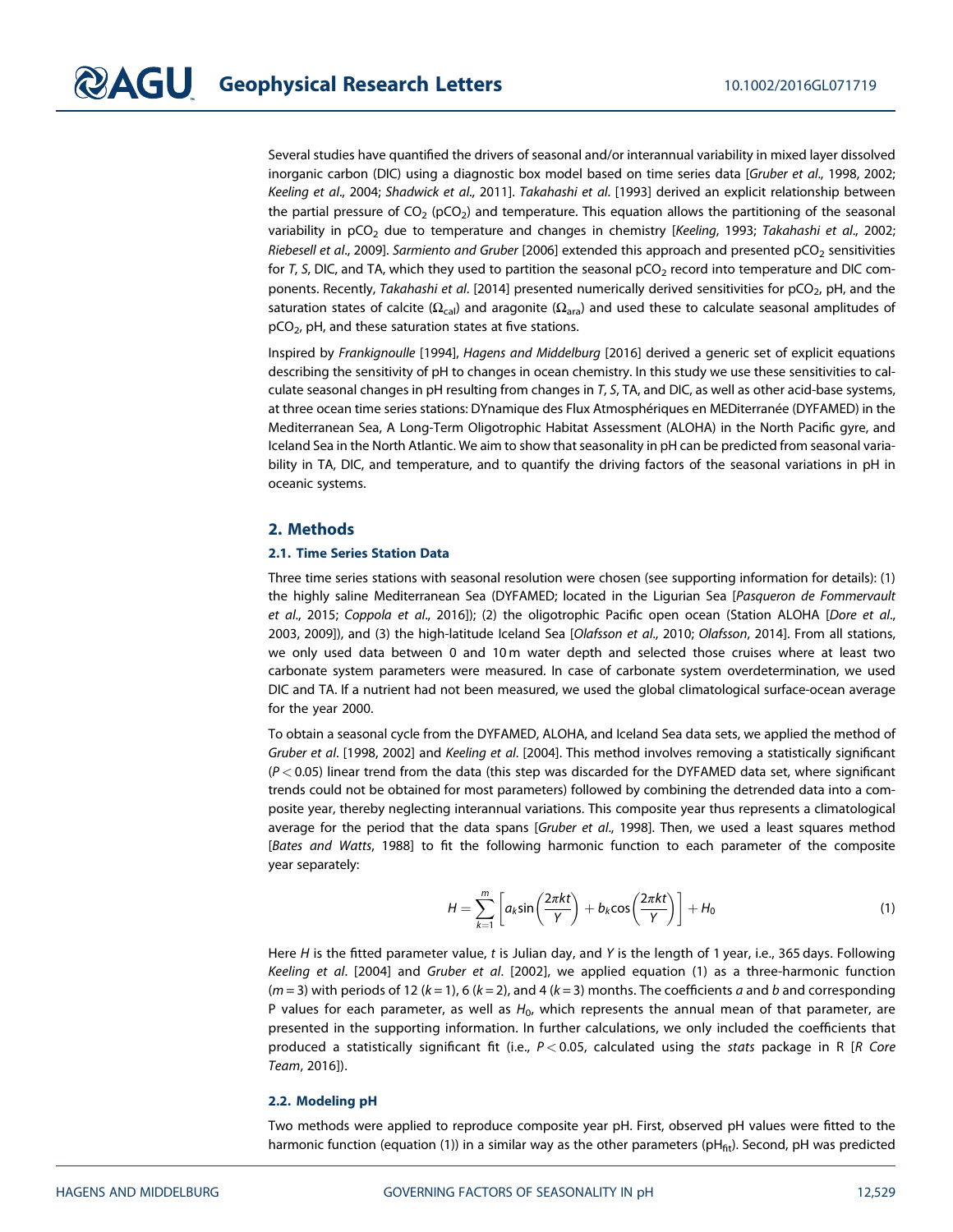( $pH<sub>pred</sub>$ ) using equation (2), which is effectively the total derivative of  $pH$  as a function of T, S, DIC, TA, total borate (TotB), total sulfate (TotSO<sub>4</sub>), total fluoride (TotF), and nutrients:

$$
pH_{pred}\left(T, S, DIC, TA, TotB, TotSO4, TotF, \sum_{i=1}^{j} nutrient\right) = \overline{pH}
$$
  
\n
$$
+\frac{\partial pH}{\partial T}(\overline{T} - T) + \frac{\partial pH}{\partial S}(\overline{S} - S) + \frac{\partial pH}{\partial DIC}(\overline{DIC} - DIC) + \frac{\partial pH}{\partial TA}(\overline{TA} - TA)
$$
  
\n
$$
+\frac{\partial pH}{\partial TotB}(\overline{TotB} - TotB) + \frac{\partial pH}{\partial TotF}(\overline{TotF} - TotF)
$$
  
\n
$$
+\frac{\partial pH}{\partial TotSO4}(\overline{TotSO4} - TotSO4) + \sum_{i=1}^{j} \frac{\partial pH}{\partial nutrient}(\overline{nutrient} - nutrient)
$$
 (2)

Here the parameters with overbars represent the fitted annual means ( $H_0$ ), with the exception of  $\overline{pH}$ , which is calculated using the  $H_0$  values of the other parameters. The partial derivatives, except those with respect to T and S, represent the sensitivities analytically calculated following Hagens and Middelburg [2016]. These factors, which describe the response of pH to a change in TA or the total concentration of an acid-base species, are an extension of the work by Frankignoulle [1994] and Egleston et al. [2010] and based on the definition of TA given by Dickson [1981] but include the acid-base systems mentioned by Soetaert et al. [2007]. The sensitivities of pH with respect to T and S were numerically determined following Hofmann et al. [2009]. To determine the principal drivers of pH seasonality, we varied each of the parameters in equation (2) separately, thereby keeping the other parameters at their fitted annual mean values.

All calculations were done with the R package AquaEnv [Hofmann et al., 2010] at in situ temperature and using the free pH scale. Where applicable, nutrient concentrations were converted from  $\mu$ mol L<sup>-1</sup> to  $\mu$ mol $\,$ kg $^{-1}.$  The *Lueker et al.* [2000] carbonate system equilibrium constants were used following best practices [Dickson et al., 2007]. AquaEnv defaults were used for the CO<sub>2</sub> solubility constant and the other acid-base dissociation constants.

#### 3. Results

#### 3.1. Seasonality in the Factors Driving pH

At DYFAMED the seasonal cycle of DIC, with 12, 6, and 4 month periodicities, peaks at 2285  $\mu$ mol kg<sup>-1</sup> in late February. This is followed by a sharp decline until mid-June and a gradual decrease to a minimum of 2226  $\mu$ mol kg<sup>-1</sup> in late August, after which it increases again (Figure 1a). Temperature decreases until mid-February (13.2°C), increases from mid-February to mid-August (23.3°C), and declines afterward. Thus, temperature and DIC changes are in opposite directions, with temperature extremes preceding those of DIC by a few weeks (Figures 1a and 1d). Seasonality in TA is limited compared to both DIC and temperature; has 12, 6 and 4 month periodicities (Figure 1g); and shows a minimum of 2552  $\mu$  mol kg<sup>-1</sup> in early January and maxima of 2572  $\mu$ mol kg<sup>-1</sup> in mid-March and mid-October.

At Station ALOHA DIC initially increases to a maximum of 1965  $\mu$ mol kg<sup>-1</sup> in early March, followed by a decrease to 1952  $\mu$ mol kg<sup>-1</sup> in early September, and increases thereafter (Figure 1b). DIC seasonality at ALOHA is less constrained than at the DYFAMED or Iceland Sea stations (Figures 1a–1c) and only shows a 12 month signal, whereas both DIC and temperature at the DYFAMED station have minor shorter-term signals superimposed on the 12 month periodicity (supporting information). At Station ALOHA temperature (Figure 1e) declines until early March (23.3°C), increases until late September (26.3°C), and decreases again thereafter. Its seasonal pattern generally opposes that of DIC and has similar periodicities as temperature at DYFAMED. Similar to DIC, intraannual variability in TA (Figure 1h) is not well constrained and only shows a 12 month periodicity, varying between 2300  $\mu$ mol kg<sup>-1</sup> in early January and 2293  $\mu$ mol kg<sup>-1</sup> in early July.

At the Iceland Sea site DIC increases to a maximum of 2142  $\mu$ mol kg<sup>-1</sup> in mid-March and then declines to a mid-September minimum (2058  $\mu$ mol $\,$ kg $^{-1}$ ). The temporal pattern is, however, more complex with additional 6 and 4 month periodicities, resulting in a minor DIC increase in May and a small drawdown in December (Figure 1c). Temperature rises from a minimum of −0.85°C in mid-March to a maximum of 7.5°C in late August. Its seasonal cycle has 12, 6, and 4 month periodicities, and the initial increase is relatively slow until late May, whereas the initial decline from late August onward is comparably fast (Figure 1f). DIC and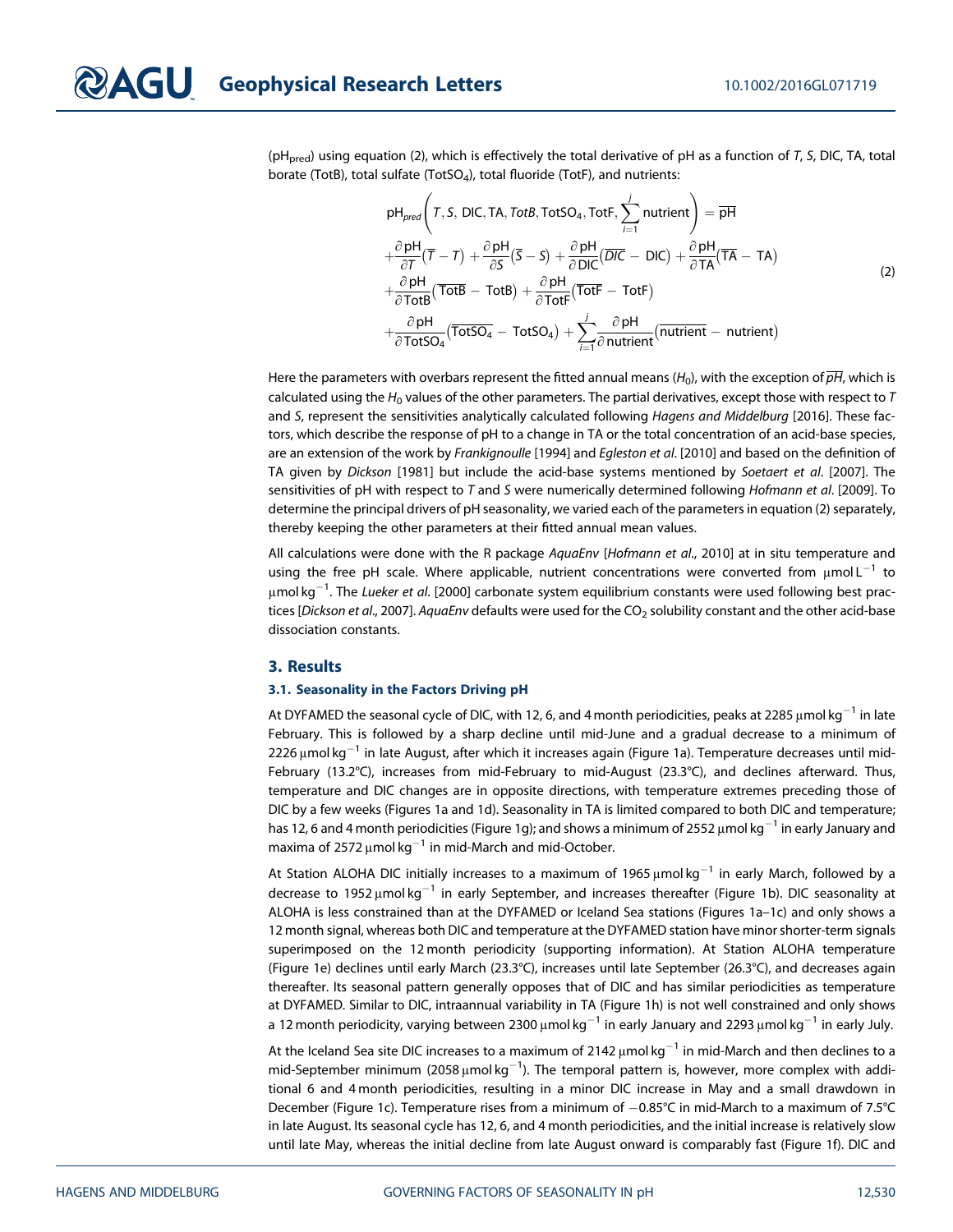

**Figure 1.** Composite year data and corresponding harmonic functions (fitted using equation (1)) for (a–c) DIC (µmol kg $^{-1}$ ), (d–f) temperature (°C), (g–i) TA (μmol kg<sup>-1</sup>), and (j–l) pH for the DYFAMED, ALOHA, and Iceland Sea stations. (m–o) The changes in pH<sub>pred</sub> over the year resulting from the isolated changes in DIC, temperature, and TA, which are calculated using equation (2), and the sum of all isolated changes (i.e. including the minor contributions from variations in salinity and nutrient concentrations). For comparative purposes, this sum (pH<sub>pred</sub>) is also added to the plots of the observed pH data and  $pH_{\text{fit}}$  (Figures 1j-1l).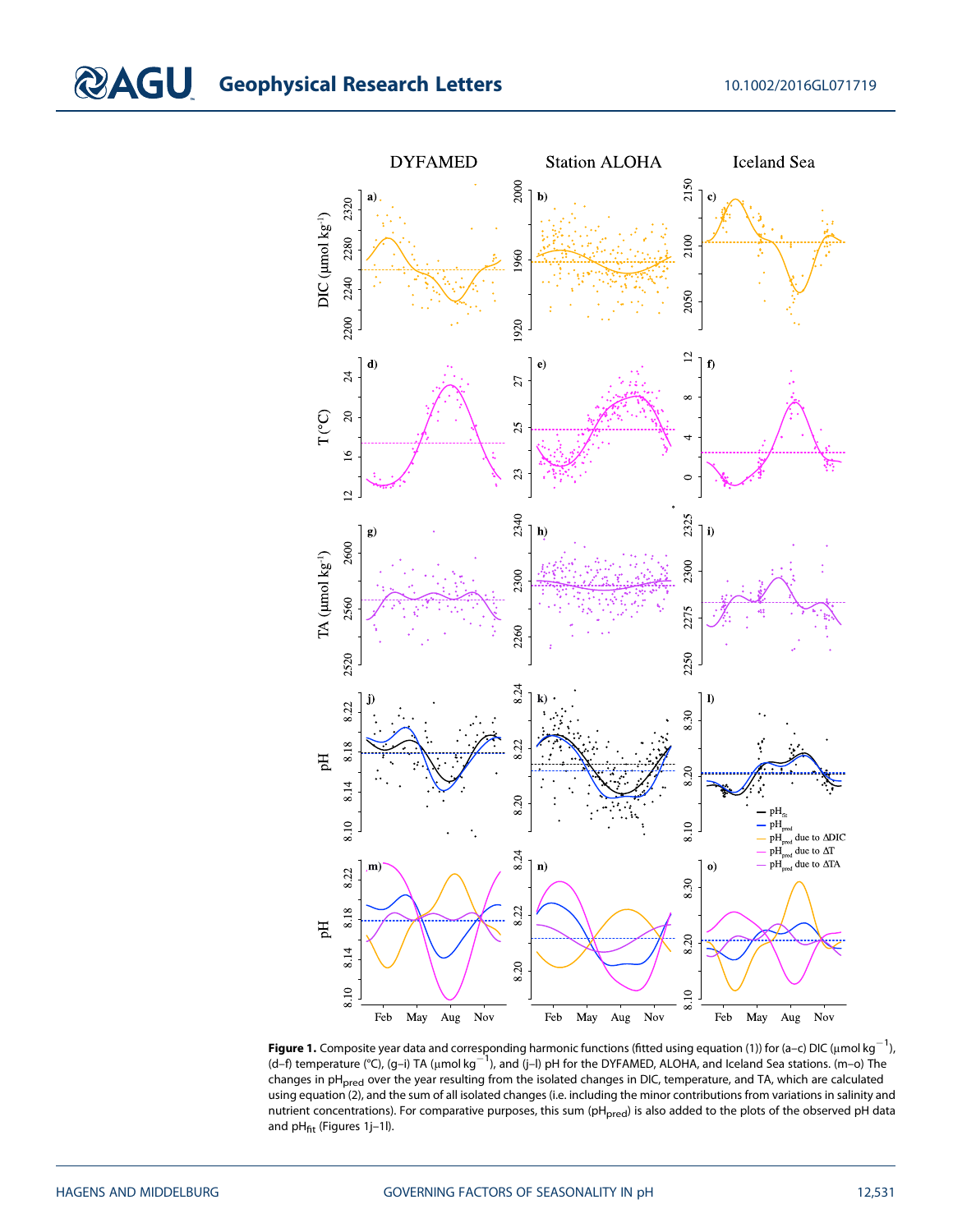temperature generally show opposing behavior, but due to the different contributions of the various periodicities, the temperature maximum precedes the DIC minimum by a few weeks. Seasonality in TA is most pronounced at the Iceland Sea site, displaying 12 and 4 month periodicities (Figure 1i), with a maximum of 2297  $\mu$ mol kg<sup>-1</sup> in mid-July and a minimum of 2270  $\mu$ mol kg<sup>-1</sup> in mid-January.

The peak-to-peak amplitudes of the harmonic fits for DIC, temperature, and TA at the Iceland Sea site are 84 μmol kg $^{-1}$ , 8.4°C, and 26 μmol kg $^{-1}$ , respectively. At station DYFAMED annual maximum and minimum values differ by 59  $\mu$ mol kg<sup>-1</sup> for DIC, 10.1°C for temperature, and 20  $\mu$ mol kg<sup>-1</sup> for TA, whereas at Station ALOHA the respective intraannual variabilities are 13  $\mu$ mol kg $^{-1}$ , 3.0°C, and 6.9  $\mu$ mol kg $^{-1}$ .

#### 3.2. Seasonality in pH

At all stations, seasonality in pH is reproduced, whether estimated with a harmonic fitting function (pH $_{\text{fit}}$ (Equation (1), black line) or predicted using Equation (2) (pH<sub>pred</sub>, blue line). pH<sub>pred</sub> values were calculated using the seasonality of all factors affecting pH, i.e., also including salinity and nutrients, which only have a minor effect on pH variability at these sites (not shown). At DYFAMED intraannual variability of  $pH_{fit}$ (Figure 1j; black line) is driven by the 12 and 6 month signals, with a peak-to-peak amplitude of 0.0467. The minimum in  $pH_{\text{fit}}$  occurs in mid-August, whereas the maximum is found in early December. Intraannual variability in pH<sub>pred</sub> occurs on similar timescales, its minimum and maximum closely resemble those of  $pH_{\text{fit}}$  and the difference between its extremes is somewhat higher (0.0635).

The composite year of pH $_{\text{fit}}$  at station ALOHA reveals a 12 month periodicity (Figure 1k) with a peak-to-peak amplitude of 0.0212.  $pH_{fit}$  increases until late February, and subsequently declines until late August, before increasing again. In contrast,  $pH<sub>pred</sub>$  shows a global minimum in late July and a global maximum in early February, but in addition local extremes in early September and late October are found. The peak-to-peak amplitude of pH<sub>pred</sub> is, however, almost identical to that of pH<sub>fit</sub> (0.0208).

At the Iceland Sea site, processes acting on multiple timescales influence pH $_{\text{fit}}$  (Figure 1l), but the 12 month signal dominates variability. Consequently, there is a 6 month difference between the maximum (8.241, in mid-September) and minimum pH $_{\text{fit}}$  (8.166, in mid-March). The calculated pH $_{\text{pred}}$  values closely match the pattern of pH<sub>fit</sub>, although the minimum pH<sub>pred</sub> slightly precedes the minimum in pH<sub>fit</sub>. The amplitudes of fitted (0.0757) and predicted (0.0664) pH values are similar at the Iceland Sea station.

There is therefore a very good agreement between fitted and predicted pH for the DYFAMED, ALOHA, and Iceland Sea stations, with maximum absolute differences between  $pH<sub>pred</sub>$  and  $pH<sub>fit</sub>$  of 0.0167, 0.00554, and 0.0114, respectively.

#### 3.3. Quantifying the Drivers of Seasonal pH Variability

Seasonal pH dynamics can be well predicted using DIC, TA, and temperature as governing factors. Moreover, the effects of DIC and temperature are largely compensatory (Figures 1m-1o). At DYFAMED,  $pH<sub>pred</sub>$  in January is somewhat above its annual average and initially declines slightly (Figure 1m) due to a DIC increase that has a stronger effect than the minor temperature decrease and TA increase. From late February onward, temperature increases, causing a lowering in pH, but the drawdown of DIC is stronger, resulting in a net increase in pH<sub>pred</sub>. This situation lasts until late April, when the decrease in DIC slows down, thus lowering pH<sub>pred</sub>. Between late April and late November, the effect of temperature dominates over the DIC signal, whereas variations in TA hardly have an impact: pH<sub>pred</sub> increases until mid-August and declines afterward, matching the trend in temperature. From late November onward, the effect of the decline in temperature is compensated for by the increase in DIC and decrease in TA, leading to only minor changes in pH<sub>pred</sub>. The peak-to-peak amplitudes of the DIC-, temperature-, and TA-induced pH changes are 0.0945, 0.1357, and 0.0288, respectively.

At Station ALOHA, pH<sub>pred</sub> dynamics are mainly driven by temperature but attenuated by the changes in DIC that always have an opposite effect on  $pH_{pred}$  (Figure 1n). The extent to which this dampening occurs varies throughout the year: this is due to the 6 month periodicity that is absent for DIC but present for temperature. The effect of TA variability on pH is minor; however, the increase in TA from early July onward brings forward the pH<sub>pred</sub> minimum and contributes to the creation of its local extremes. Similar to at DYFAMED, the peak-to-peak difference in pH due to DIC (0.0210) is smaller than that due to temperature (0.0392), whereas the maximum pH difference due to TA changes is only 0.00980.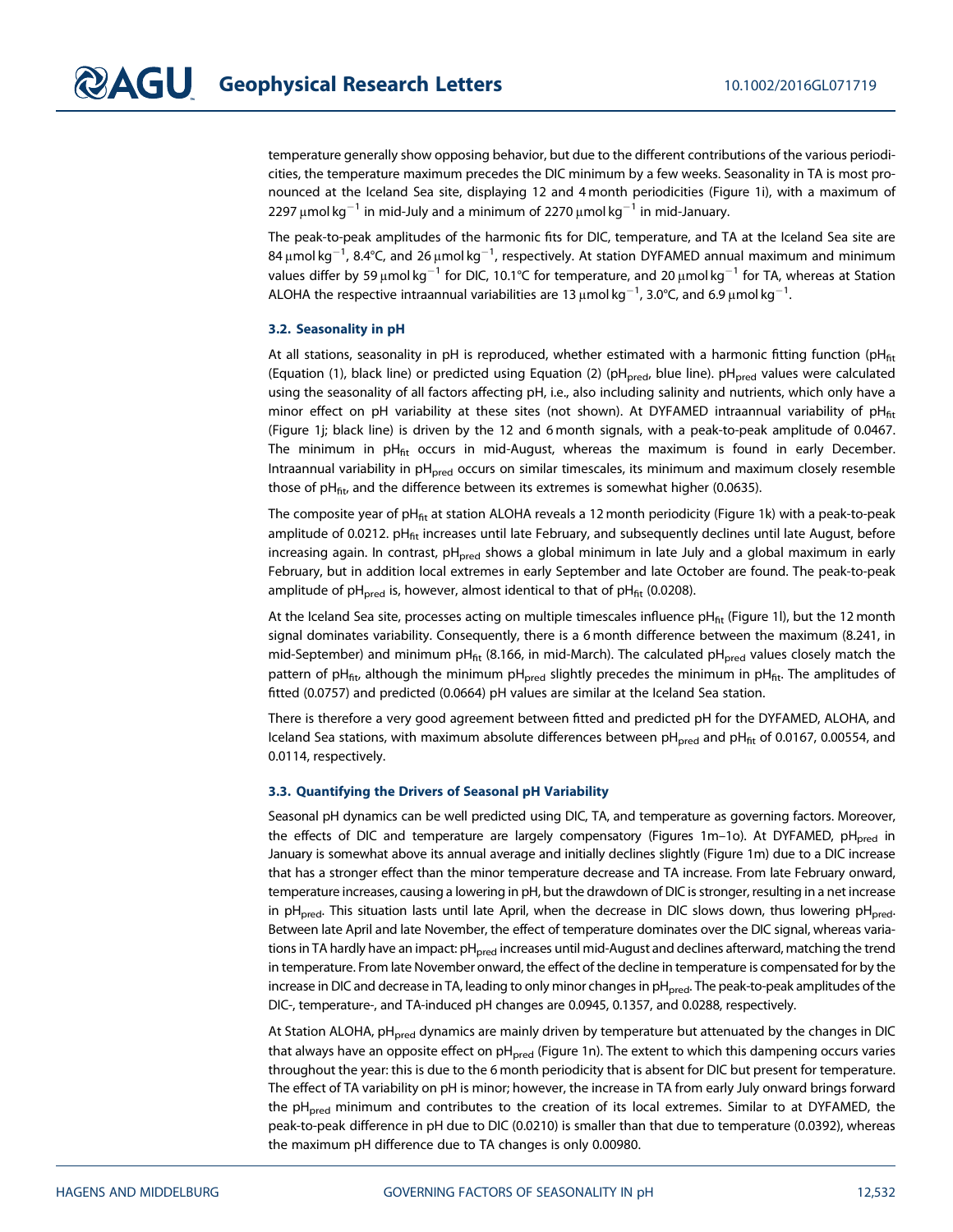Seasonal pH variability at the Iceland Sea station is more evenly governed by temperature, DIC, and TA and is therefore more complicated to disentangle (Figure 1o). Furthermore, the harmonic fitting procedure reveals that variability in these parameters occurs on multiple timescales (Figures 1c, 1f, and 1i). In January,  $pH<sub>pred</sub>$  is somewhat lower than average, because of a lower-than-average TA, which acts to decrease pH, and a slightly lower-than-average temperature, attenuating this pH decrease. Subsequently, pH<sub>pred</sub> declines due to a strong increase in DIC, which is only partly compensated for by the increase in TA and a decrease in temperature. Between early March and the end of May, pH<sub>pred</sub> increases due to a decrease in DIC, again dampened by the increasing temperature. The combined effect of all three drivers is responsible for the complex pH dynamics between June and September. From mid-September to mid-November, pH<sub>pred</sub> decreases, primarily due to the increase in DIC, but again attenuated by the decrease in temperature and remains low from mid-November onward due to the counterbalancing decreases in both TA and DIC. In contrast to the DYFAMED and ALOHA stations, the peak-to-peak difference in pH of the DIC-driven change is higher (0.1958) than that of temperature signal (0.1296). Variability in TA leads to the smallest maximum pH change (0.0585).

#### 4. Discussion

#### 4.1. Seasonal Variability at the DYFAMED Station

Previous studies at the DYFAMED station focusing on  $pCO<sub>2</sub>$  have shown that its seasonal variability, which has an amplitude of 120–200 ppmv, is mainly driven by temperature but dampened by net community production (NCP) in spring and vertical mixing in autumn [Hood and Merlivat, 2001; Bégovic and Copin-Montégut, 2002; Copin-Montégut et al., 2004]. Temperature is, however, also the primary driver of both the onset of summer stratification and resulting increase in NCP in spring, and the strengthening of vertical mixing in autumn and winter. The drivers of seasonality in  $pCO<sub>2</sub>$  are thus similar to those of pH, although we also found a minor impact of variations in TA. The peak-to-peak amplitudes of pH and temperature in this study are in line with earlier work on the 1998–2011 data of the DYFAMED station showing seasonalities in pH (on the seawater scale) and temperature of ~0.10 and ~9°C, respectively [Marcellin Yao et al., 2016]. These authors suggest that temperature is the dominant driver of intraannual pH variations, which is largely supported by our analysis. Copin-Montégut and Bégovic [2002] presented pH on the total scale (pH<sub>T</sub>), TA, and DIC data of the DYFAMED station between 1998 and 2000. However, as their pH $_{\it T}$  data are normalized to 25°C (pH $_{\it T}^{25}$ ), they lack the effect of temperature. The seasonality in pH $_{\rm 7}$ <sup>25</sup> of 0.015 that they derived was attributed to the same nontemperature drivers, i.e., NCP and vertical mixing, as the seasonality in pCO<sub>2</sub>. Contrary to our results, they did not identify a clear seasonality in surface-water TA. The seasonality in DIC these authors estimated (105 μmol kg $^{-1}$ ) is similar to the seasonality of ~100 μmol kg $^{-1}$  determined in more recent studies spanning the 1998-2013 and 1998-2011 periods, respectively [Gemayel et al., 2015; Marcellin Yao et al., 2016]. All of these values are, however, almost twice as high as the peak-to-peak amplitude of DIC determined in this study. This may be attributed to either the longer timespan of the current data set compared to Copin-Montégut and Bégovic [2002], thereby including interannual variability, or to the different methodology this study uses to determine the seasonal mean compared to Gemayel et al. [2015] and Marcellin Yao et al. [2016].

#### 4.2. Seasonal Variability at Station ALOHA

Seasonal carbonate system variability at Station ALOHA has been extensively studied. Dore et al. [2009] presented seasonal variability of  $pH<sub>T</sub>$  and temperature at Station ALOHA between 1988 and 2007. Their timings of minimum and maximum temperatures (February–March and September, respectively) concur with our harmonic fit (Figure 1e). Moreover, the timing of their  $pH<sub>T</sub>$  maximum agrees with the  $pH<sub>pred</sub>$ maximum in this study, but their minimum in  $pH<sub>T</sub>$  was in September, which is later in the year than the minima of  $pH_{\text{fit}}$  (late August) and  $pH_{\text{pred}}$  (late July).

Previous studies have shown a seasonality in salinity-normalized DIC (sDIC) at Station ALOHA of 14  $\mu$ mol kg<sup>-1</sup> between 1994 and 1999 [Quay and Stutsman, 2003] and of 15  $\mu$ mol kg<sup>-1</sup> between 1998 and 2002 [Keeling *et al.*, 2004], consistent with our peak-to-peak amplitude of 13  $\mu$ mol kg<sup>-1</sup> for DIC. The timings of the sDIC extremes found by Quay and Stutsman [2003] (April and October–November) and Keeling et al. [2004] (early April and October) are in line with the period of minimum and maximum DIC in this study. The data period covered in our study, i.e., 1990–2013, is longer than that of these previous studies and thus includes greater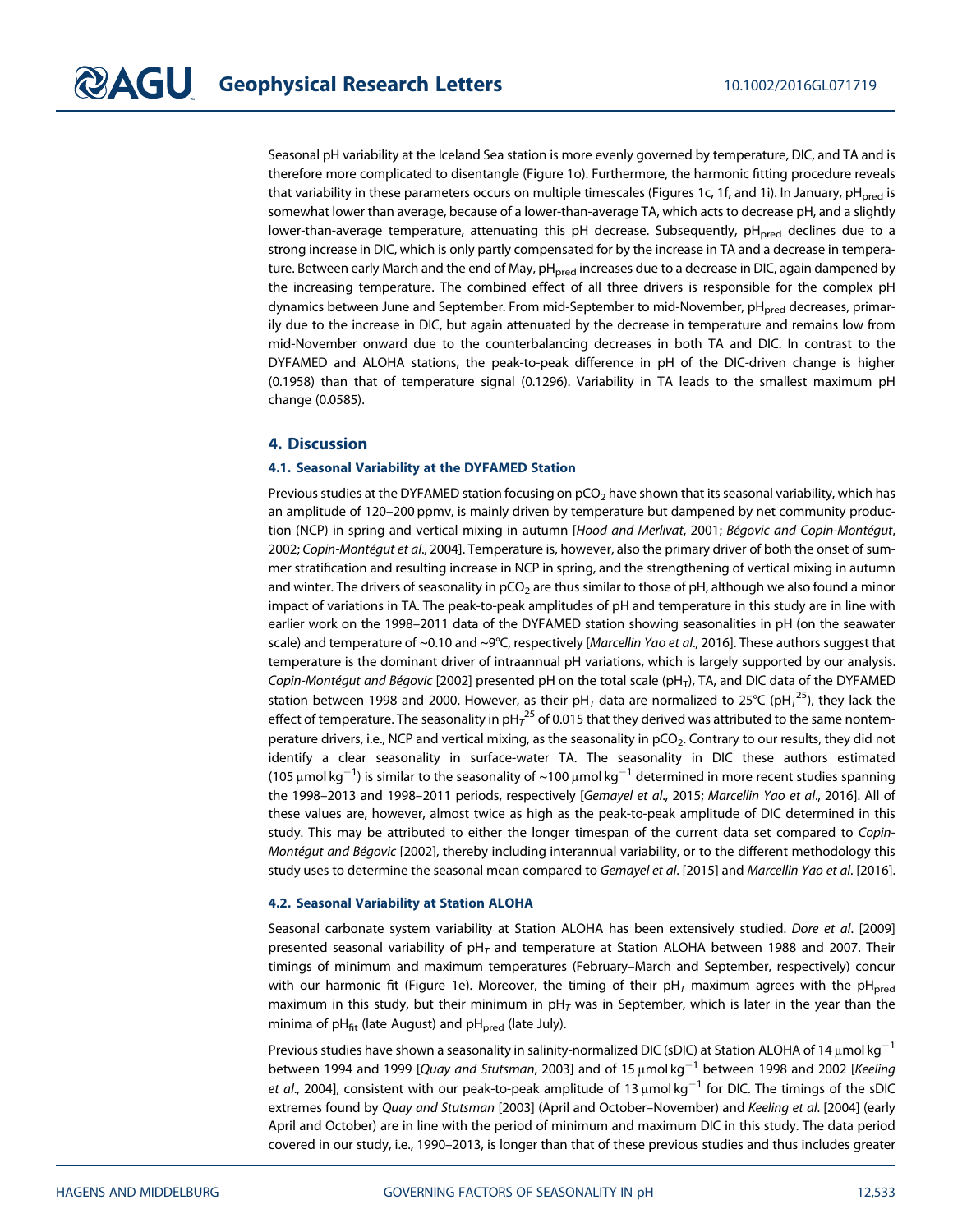### **QAGU** Geophysical Research Letters 10.1002/2016GL071719



Figure 2. Quantitative contribution of T, DIC, and TA changes to winter-to-summer differences in pH. Stations DYFAMED, ALOHA, and Iceland Sea are from this study and stations BATS, ESTOC, and Drake Passage areas 1 and 4 are from Takahashi et al. [2014]. The effect of the drivers on pH was calculated by subtracting the average July–September pH from the average January–March pH. For the Drake Passage sites, located on the Southern Hemisphere, the reverse subtraction was made. The dots show the winter-to-summer change of pH<sub>pred</sub>, which is calculated including the seasonality of factors having a minor effect on pH seasonality, such as salinity.

> interannual carbonate system variability due the Pacific Decadal Oscillation and the El Niño–Southern Oscillation [Winn et al., 1994; Dore et al., 2003, 2009; Brix et al., 2004]. This many explain the scatter of both DIC and TA measurements around their respective harmonic fits and may also explain why, using a different methodology, Takahashi et al. [2014] could not identify a clear seasonality in both parameters.

> Keeling et al. [2004] showed that the seasonal cycle of  $pCO<sub>2</sub>$  at station ALOHA is dominated by the temperature-driven pCO<sub>2</sub> changes and modulated by the seasonal DIC variability, which, in turn, is primarily not only governed by NCP but also impacted by horizontal transport and air-sea exchange. Similarly, Dore *et al*. [2009] compared observed pH<sub>7</sub> at in situ temperature to pH<sub>7</sub><sup>25</sup> and found that DIC has a smaller effect on  $pH<sub>T</sub>$  than temperature and that they have opposing seasonal patterns, consistent with our results for pH<sub>pred</sub> (Figure 1n). Conversely, Takahashi et al. [2014] attributed seasonal variability in pH<sub>T</sub> entirely to changes in temperature.

#### 4.3. Seasonal Variability at the Iceland Sea Site

An earlier paper using the Iceland Sea data set until 2006 [Olafsson et al., 2009] focusing on long-term  $\text{pH}_T$ trends briefly discussed seasonality in pH<sub>T</sub>. They found a much smaller interannual variability in winter compared to summer pH<sub>T</sub> measurements, which they related to the exact location and timing of the phytoplankton spring bloom. Scatter in summertime pH was also observed in this study (Figure 1l). Previous studies using a subsample of the data set have investigated the Iceland Sea carbonate system seasonality in more detail [Takahashi et al., 1985, 1993]. They showed that surface-water DIC and pCO<sub>2</sub> are lowest in summer and attributed this to high productivity in combination with reduced vertical mixing as a result of strong summer stratification. As productivity is reduced and mixing is strengthened, this leads to high DIC and  $pCO<sub>2</sub>$  in winter.

It has also been shown that the seasonalities in DIC and  $pCO<sub>2</sub>$  can be best described by a sawtooth rather than by a sinusoidal pattern; the summertime decrease resulting from the phytoplankton spring bloom occurs at a much higher rate than the autumn and winter increase [Takahashi et al., 1985, 1993]. The winter-tosummertime drop in sDIC found by *Takahashi et al*. [1993] was 100–150  $\mu$ mol kg $^{-1}$ , i.e., somewhat higher than the 84  $\mu$ mol kg<sup>-1</sup> we found for DIC. Several factors might explain this discrepancy. First, we fitted a sinusoidal rather than a sawtooth curve to the data, which may not fully capture the actual trend. Second, our analysis comprises a longer time period and removes the long-term annual trend from the data. The third reason seems, however, most important: a detailed analysis on the late spring/early summer data confirms the importance of the timing of the phytoplankton spring bloom on the interannual variability in DIC. Between years DIC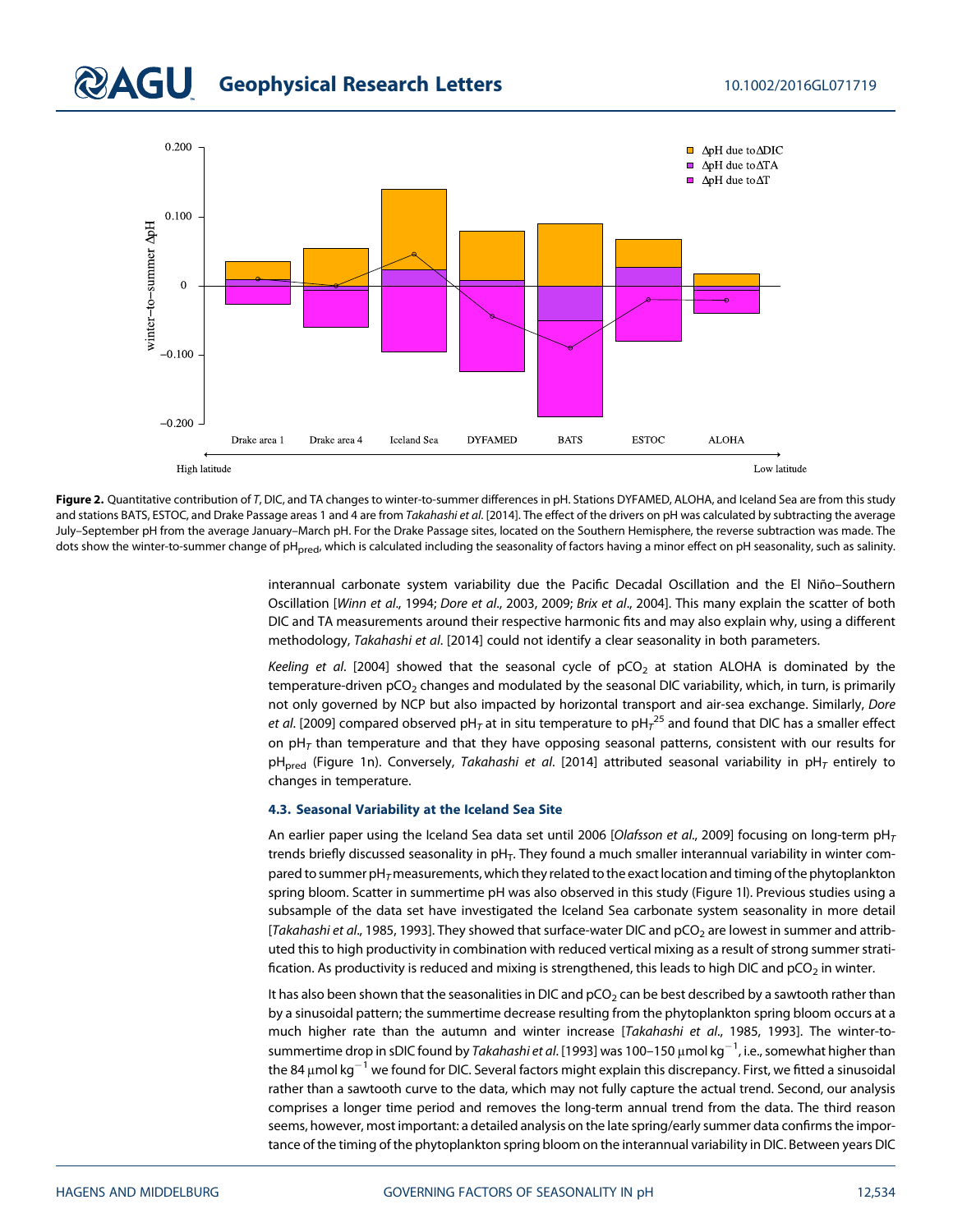in the samples taken in the final week of May or the first week of June can vary by as much as 78  $\mu$ mol kg<sup>-1</sup>. . This interannual variability in timing cannot be accounted for by the harmonic fitting procedure, which takes an average timing in DIC extremes for the entire period and therefore smooths the reproduced trend.

#### 4.4. Latitudinal Trends in Factors Driving Seasonality in pH

For three contrasting oceanic sites we were able to quantitatively predict seasonal pH evolution using only changes in T, DIC, and TA and generalized sensitivities of these systems. Takahashi et al. [2014] used observed seasonal amplitudes of T, S, DIC, and TA, averaged over a 3 month period and numerically derived approximations for the sensitivities, to calculate seasonal amplitudes for five sites in the ocean, including Station ALOHA. Despite the differences in methodologies, their results for Station ALOHA are similar to ours, with a seasonality in T of 3.2°C (this study: 3.0°C), leading to a seasonal pH<sub>T</sub> difference of 0.05  $\pm$  0.01 that is in line with our temperature-driven pH difference of 0.0392 and a lack of a clear seasonal signal in TA and DIC, whereas in this study only 12 month periodicities with small amplitudes were found for both parameters. Moreover, and most importantly, they also found that at all sites T, DIC, and TA are the principal drivers of seasonal pH variability. Omar et al. [2016] studied seasonal cycles of pH in western Norway fjords and found that the combined effect of  $T$  and TA changes virtually compensates for the opposing effect of DIC changes on seasonal pH variability. Figure 2 shows the quantitative contributions of changes in T, DIC, and TA on pH seasonality for two sites in the Southern Ocean (Drake Passage areas 1 and 4), the Iceland Sea station, DYFAMED, Bermuda Atlantic Time-series Study (BATS), European Station for Time series in the Ocean Canary Islands (ESTOC), and Station ALOHA. It is evident that  $T$  and DIC are the most important factors governing pH variability and that they have opposing signs, with the consequence that net pH changes are limited. TA contributions are generally small and can lead to either higher or lower pH values in summer. Consequently, it appears that seasonal pH dynamics are primary governed by (1) T changes due to seasonal warming and cooling and upwelling and (2) DIC fluctuations related to production and consumption of organic matter or upwelling. Furthermore, at most places changes in TA play a moderating role. Temperature dominates seasonality in low-latitude to midlatitude systems, while high-latitude spring blooms like in the Iceland Sea, Drake Passage area 1 [Takahashi et al., 2014], and in Norwegian fjords [Omar et al., 2016] induce large consumption of DIC with the consequence that pH increases during summer despite warming, consistent with findings by Riebesell et al. [2009] for the Labrador Sea.

#### 5. Conclusions and Implications

We show that seasonal pH variability can be accurately reproduced using seasonal DIC, temperature, and TA patterns and pH sensitivity factors. Our work confirms that temperature is the principal driver of seasonality in pH in (sub)tropical waters [Takahashi et al., 2014] but extends this work to a general pattern showing that the winter-to-summer drawdown in DIC becomes increasingly important for seasonal pH variability at higher latitudes. Our approach can be applied to any temporal scale and may therefore be valuable when interpreting high-resolution mooring data at coastal or open ocean sites [Sutton et al., 2016].

With projected global change the relative role of each driver may change. Although marine productivity is projected to decrease over the course of the 21st century globally [Bopp et al., 2013], it may increase locally. Both the magnitude and the timing of the onset of spring blooms may change and thereby impact DIC seasonality. This is mainly due to warming, which enhances cell division rates [Hunter-Cevera et al., 2016] and induces changes in stratification [Yamada and Ishizaka, 2006]. Future seasonality in TA will be impacted by intraannual salinity changes resulting from sea-ice melting [Comiso, 2010] and intensification of the hydrological cycle [Levang and Schmitt, 2015]. However, not only the seasonal cycles of DIC, temperature, and TA are expected to change but also the sensitivity of pH to a perturbation. Future ocean pH will be more sensitive to DIC and TA changes but less impacted by temperature changes [Hagens and Middelburg, 2016], possibly resulting in amplified pH seasonality. The combined impact of different seasonal patterns and elevated sensitivities will ultimately determine future seasonal pH variability.

#### **References**

Bates, D. M., and D. G. Watts (Eds) (1988), Nonlinear Regression Analysis and Its Applications, Wiley Series in Probability and Statistics, John Wiley, Hoboken, N J.

Bates, N. R., Y. M. Astor, M. J. Church, K. Currie, J. E. Dore, M. González-Dávila, L. Lorenzoni, F. Muller-Karger, J. Olafsson, and J. M. Santana-Casiano (2014), A time-series view of changing ocean chemistry due to ocean uptake of anthropogenic CO<sub>2</sub> and ocean acidification, Oceanography, 27(1), 126–141, doi:[10.5670/oceanog.2014.16.](http://doi.org/10.5670/oceanog.2014.16)

#### **Acknowledaments**

This research is supported by the National Ocean and Coastal Research Programme of the Netherlands Organisation for Scientific Research (NWO; grant 83910502) and the Netherlands Earth System Science Centre (NESSC). The DYFAMED time series is funded by CNRS-INSU and ALLENVI through the MOOSE observing network. Part of its data was extracted from the SEANOE landing page ([http://](http://www.seanoe.org/data/00326/43749/) [www.seanoe.org/data/00326/43749/\)](http://www.seanoe.org/data/00326/43749/); additional data were kindly provided by Dr. L. Coppola of the Oceanological Observatory of Villefranche-sur-Mer. The HOT time series data were acquired with funding from the National Science Foundation (NSF) and State of Hawaii general funds and were obtained from the HOT-DOGS platform [\(http://hahana.](http://hahana.soest.hawaii.edu/hot/hot-dogs/interface.html) [soest.hawaii.edu/hot/hot-dogs/inter](http://hahana.soest.hawaii.edu/hot/hot-dogs/interface.html)[face.html](http://hahana.soest.hawaii.edu/hot/hot-dogs/interface.html)). The Iceland Sea time series data were collected by the Marine Research Institute in Iceland with funding from the European Community Sixth and Seventh Framework Programs and downloaded from the Carbon Dioxide Information Analysis Center ([http://cdiac.ornl.gov/oceans/Moorings/](http://cdiac.ornl.gov/oceans/Moorings/Iceland_Sea.html) Iceland Sea.html). We thank an anonymous reviewer for constructive feedback that has improved the paper.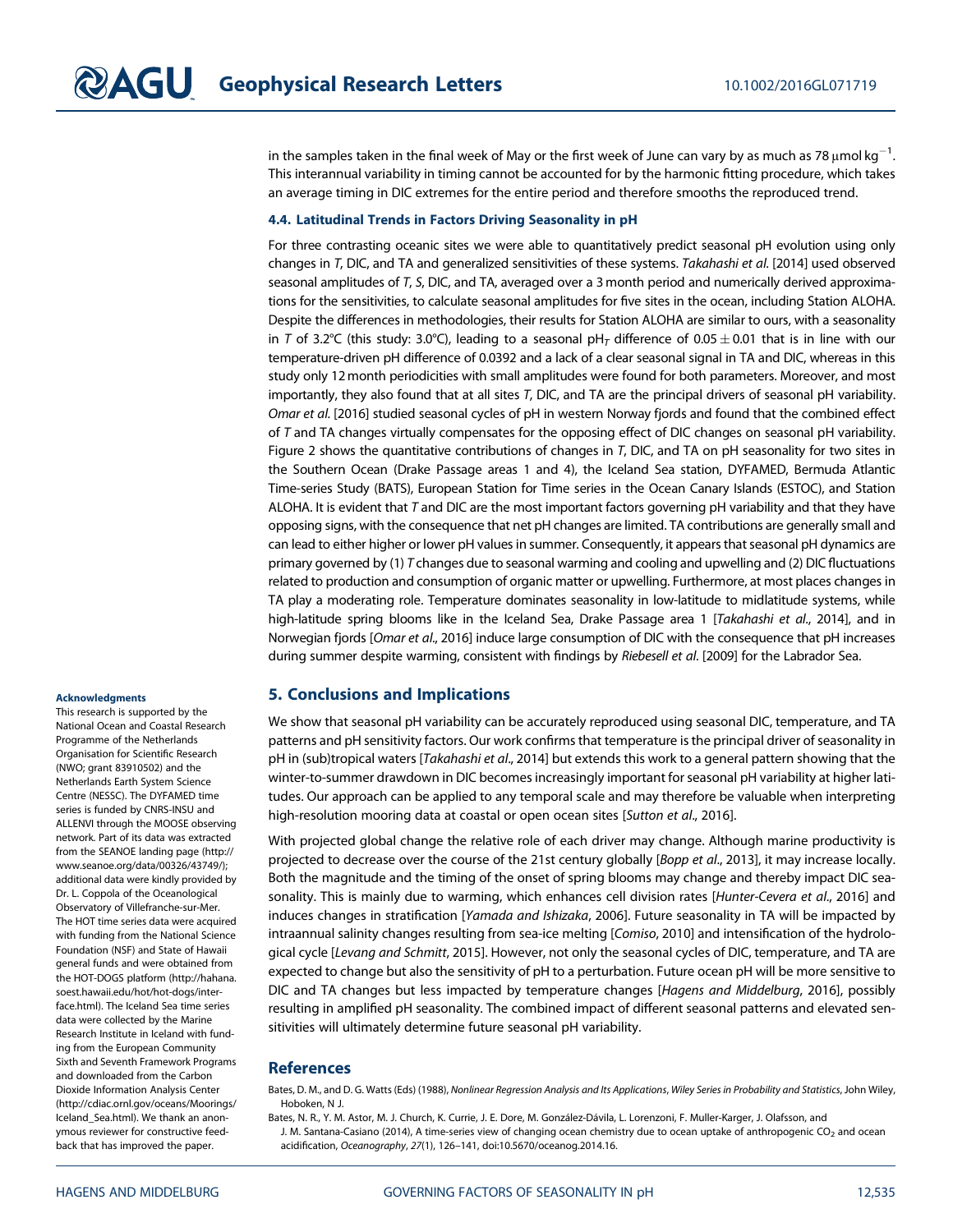Bégovic, M., and C. Copin-Montégut (2002), Processes controlling annual variations in the partial pressure of CO<sub>2</sub> in surface waters of the central northwestern Mediterranean Sea (DYFAMED site), Deep Sea Res. Part II Top. Stud. Oceanogr., 49(11), 2031–2047, doi[:10.1016/](http://doi.org/10.1016/S0967-0645(02)00026-7) [S0967-0645\(02\)00026-7](http://doi.org/10.1016/S0967-0645(02)00026-7).

Bopp, L., et al. (2013), Multiple stressors of ocean ecosystems in the 21st century: Projections with CMIP5 models, Biogeosciences, 10(10), 6225–6245, doi:[10.5194/bg-10-6225-2013.](http://doi.org/10.5194/bg-10-6225-2013)

Brix, H., N. Gruber, and C. D. Keeling (2004), Interannual variability of the upper ocean carbon cycle at station ALOHA near Hawaii, Global Biogeochem. Cycles, 18, GB4019, doi:[10.1029/2004GB002245.](http://doi.org/10.1029/2004GB002245)

Comiso, J. (2010), Polar Oceans From Space, Atmospheric and Oceanographic Sciences Library, Springer, New York.

Copin-Montégut, C., and M. Bégovic (2002), Distributions of carbonate properties and oxygen along the water column (0–2000 m) in the central part of the NW Mediterranean Sea (DYFAMED site): Influence of winter vertical mixing on air-sea CO<sub>2</sub> and O<sub>2</sub> exchanges, Deep Sea Res. Part II Top. Stud. Oceanogr., 49(11), 2049–2066, doi[:10.1016/S0967-0645\(02\)00027-9.](http://doi.org/10.1016/S0967-0645(02)00027-9)

Copin-Montégut, C., M. Bégovic, and L. Merlivat (2004), Variability of the partial pressure of CO<sub>2</sub> on diel to annual time scales in the northwestern Mediterranean Sea, Mar. Chem., 85(3–4), 169–189, doi:[10.1016/j.marchem.2003.10.005](http://doi.org/10.1016/j.marchem.2003.10.005).

Coppola, L., E. Diamond Riquier, and T. Carval (2016), DYFAMED observatory data, SEANOE, doi:[10.17882/43749](http://doi.org/10.17882/43749).

Dickson, A. G. (1981), An exact definition of total alkalinity and a procedure for the estimation of alkalinity and total inorganic carbon from titration data, Deep Sea Res. Part A. Oceanogr. Res. Pap., 28(6), 609–623, doi[:10.1016/0198-0149\(81\)90121-7](http://doi.org/10.1016/0198-0149(81)90121-7).

Dickson, A. G., C. L. Sabine, and J. R. Christian (Eds.) (2007), Guide to Best Practices for Ocean CO<sub>2</sub> Measurements, PICES Spec. Publ., vol. 3, North Pacific Marine Science Organization, Sidney, Canada.

Dore, J. E., R. Lukas, D. W. Sadler, and D. M. Karl (2003), Climate-driven changes to the atmospheric CO<sub>2</sub> sink in the subtropical North Pacific Ocean, Nature, 424(6950), 754–757, doi:[10.1038/nature01885.](http://doi.org/10.1038/nature01885)

Dore, J. E., R. Lukas, D. W. Sadler, M. J. Church, and D. M. Karl (2009), Physical and biogeochemical modulation of ocean acidification in the central North Pacific, Proc. Natl. Acad. Sci. U.S.A., 106(30), 12,235–12,240, doi[:10.1073/pnas.0906044106](http://doi.org/10.1073/pnas.0906044106).

Egleston, E. S., C. L. Sabine, and F. M. M. Morel (2010), Revelle revisited: Buffer factors that quantify the response of ocean chemistry to changes in DIC and alkalinity, Global Biogeochem. Cycles, 24, GB1002, doi:[10.1029/2008GB003407](http://doi.org/10.1029/2008GB003407).

Fabry, V., J. McClintock, J. Mathis, and J. Grebmeier (2009), Ocean acidification at high latitudes: The bellwether, Oceanography, 22(4), 160–171, doi:[10.5670/oceanog.2009.105.](http://doi.org/10.5670/oceanog.2009.105)

Flecha, S., F. F. Pérez, J. García-Lafuente, S. Sammartino, A. F. Ríos, and I. E. Huertas (2015), Trends of pH decrease in the Mediterranean Sea through high frequency observational data: Indication of ocean acidification in the basin, Sci. Rep., 5, 16,770, doi:[10.1038/srep16770](http://doi.org/10.1038/srep16770).

Frankignoulle, M. (1994), A complete set of buffer factors for acid/base CO<sub>2</sub> system in seawater, J. Mar. Syst., 5(2), 111-118, doi[:10.1016/](http://doi.org/10.1016/0924-7963(94)90026-4) [0924-7963\(94\)90026-4.](http://doi.org/10.1016/0924-7963(94)90026-4)

Gattuso, J.-P., L. Hansson, and F. Gazeau (2014), Ocean acidification and its consequences, in Ocean in the Earth System, edited by A. Monaco and P. Prouzet, pp. 189–253, John Wiley, Hoboken, N. J.

Gemayel, E., A. E. R. Hassoun, M. A. Benallal, C. Goyet, P. Rivaro, M. Abboud-Abi Saab, E. Krasakopoulou, F. Touratier, and P. Ziveri (2015), Climatological variations of total alkalinity and total dissolved inorganic carbon in the Mediterranean Sea surface waters, Earth Syst. Dyn., 6(2), 789–800, doi:[10.5194/esd-6-789-2015](http://doi.org/10.5194/esd-6-789-2015).

Gruber, N., C. D. Keeling, and T. F. Stocker (1998), Carbon-13 constraints on the seasonal inorganic carbon budget at the BATS site in the northwestern Sargasso Sea, Deep Sea Res. Part I Oceanogr. Res. Pap., 45(4–5), 673–717, doi:[10.1016/S0967-0637\(97\)00098-8.](http://doi.org/10.1016/S0967-0637(97)00098-8)

Gruber, N., C. D. Keeling, and N. R. Bates (2002), Interannual variability in the North Atlantic Ocean carbon sink, Science, 298(5602), 2374–2378, doi[:10.1126/science.1077077](http://doi.org/10.1126/science.1077077).

Hagens, M., and J. J. Middelburg (2016), Generalised expressions for the response of pH to changes in ocean chemistry, Geochim. Cosmochim. Acta, 187, 334–349, doi[:10.1016/j.gca.2016.04.012.](http://doi.org/10.1016/j.gca.2016.04.012)

Hofmann, A. F., J. J. Middelburg, K. Soetaert, and F. J. R. Meysman (2009), pH modelling in aquatic systems with time-variable acid-base dissociation constants applied to the turbid, tidal Scheldt estuary, Biogeosciences, 6(8), 1539–1561, doi:[10.5194/bg-6-1539-2009](http://doi.org/10.5194/bg-6-1539-2009).

Hofmann, A. F., K. Soetaert, J. J. Middelburg, and F. J. R. Meysman (2010), AquaEnv: An aquatic acid–base modelling environment in R, Aquat. Geochem., 16(4), 507–546, doi[:10.1007/s10498-009-9084-1](http://doi.org/10.1007/s10498-009-9084-1).

Hofmann, G. E., et al. (2011), High-frequency dynamics of ocean pH: A multi-ecosystem comparison, PLoS One, 6(12, e28983), doi:[10.1371/](http://doi.org/10.1371/journal.pone.0028983) [journal.pone.0028983.](http://doi.org/10.1371/journal.pone.0028983)

Hood, E. M., and L. Merlivat (2001), Annual to interannual variations of fCO<sub>2</sub> in the northwestern Mediterranean Sea: Results from hourly measurements made by CARIOCA buoys, 1995-1997, J. Mar. Res., 59(1), 113–131, doi:[10.1357/002224001321237399.](http://doi.org/10.1357/002224001321237399)

Hunter-Cevera, K. R., M. G. Neubert, R. J. Olson, A. R. Solow, A. Shalapyonok, and H. M. Sosik (2016), Physiological and ecological drivers of early spring blooms of a coastal phytoplankter, Science, 354(6310), 326–329, doi:[10.1126/science.aaf8536.](http://doi.org/10.1126/science.aaf8536)

Kapsenberg, L., and G. E. Hofmann (2016), Ocean pH time-series and drivers of variability along the northern Channel Islands, California, USA, Limnol. Oceanogr., 61(3), 953–968, doi:[10.1002/lno.10264.](http://doi.org/10.1002/lno.10264)

Keeling, C. D. (1993), Lecture 2: Surface ocean CO<sub>2</sub>, in The Global Carbon Cycle, NATO ASI Ser., vol. 15, edited by M. Heimann, pp. 413-429, Springer, Berlin.

Keeling, C. D., H. Brix, and N. Gruber (2004), Seasonal and long-term dynamics of the upper ocean carbon cycle at Station ALOHA near Hawaii, Global Biogeochem. Cycles, 18, GB4006, doi:[10.1029/2004GB002227](http://doi.org/10.1029/2004GB002227).

Kleypas, J. A., R. W. Buddemeier, D. Archer, J.-P. Gattuso, C. Langdon, and B. N. Opdyke (1999), Geochemical consequences of increased atmospheric carbon dioxide on coral reefs, Science, 284(5411), 118–120, doi[:10.1126/science.284.5411.118.](http://doi.org/10.1126/science.284.5411.118)

Lauvset, S. K., N. Gruber, P. Landschützer, A. Olsen, and J. Tjiputra (2015), Trends and drivers in global surface ocean pH over the past 3 decades, Biogeosciences, 12(5), 1285–1298, doi:[10.5194/bg-12-1285-2015.](http://doi.org/10.5194/bg-12-1285-2015)

Levang, S. J., and R. W. Schmitt (2015), Centennial changes of the global water cycle in CMIP5 models, J. Clim., 28(16), 6489–6502, doi[:10.1175/JCLI-D-15-0143.1](http://doi.org/10.1175/JCLI-D-15-0143.1).

Lueker, T. J., A. G. Dickson, and C. D. Keeling (2000), Ocean pCO<sub>2</sub> calculated from dissolved inorganic carbon, alkalinity, and equations for K<sub>1</sub> and K<sub>2</sub>: Validation based on laboratory measurements of CO<sub>2</sub> in gas and seawater at equilibrium, Mar. Chem., 70(1-3), 105-119, doi[:10.1016/S0304-4203\(00\)00022-0](http://doi.org/10.1016/S0304-4203(00)00022-0).

Marcellin Yao, K., O. Marcou, C. Goyet, V. Guglielmi, F. Touratier, and J.-P. Savy (2016), Time variability of the north-western Mediterranean Sea pH over 1995–2011, Mar. Environ. Res., 116, 51–60, doi:[10.1016/j.marenvres.2016.02.016](http://doi.org/10.1016/j.marenvres.2016.02.016).

Olafsson, J. (2014), Iceland Sea time series data from the 1985–2013 cruises, Carbon Dioxide Inf. Anal. Center, Oak Ridge Natl. Lab. U.S. Dep. Energy, Oak Ridge, Tennessee, doi:[10.3334/CDIAC/otg.CARINA\\_IcelandSea\\_V2](http://doi.org/10.3334/CDIAC/otg.CARINA_IcelandSea_V2).

Olafsson, J., S. R. Ólafsdóttir, A. Benoit-Cattin, M. Danielsen, T. S. Arnarson, and T. Takahashi (2009), Rate of Iceland Sea acidification from time series measurements, Biogeosciences, 6(11), 2661–2668, doi[:10.5194/bg-6-2661-2009.](http://doi.org/10.5194/bg-6-2661-2009)